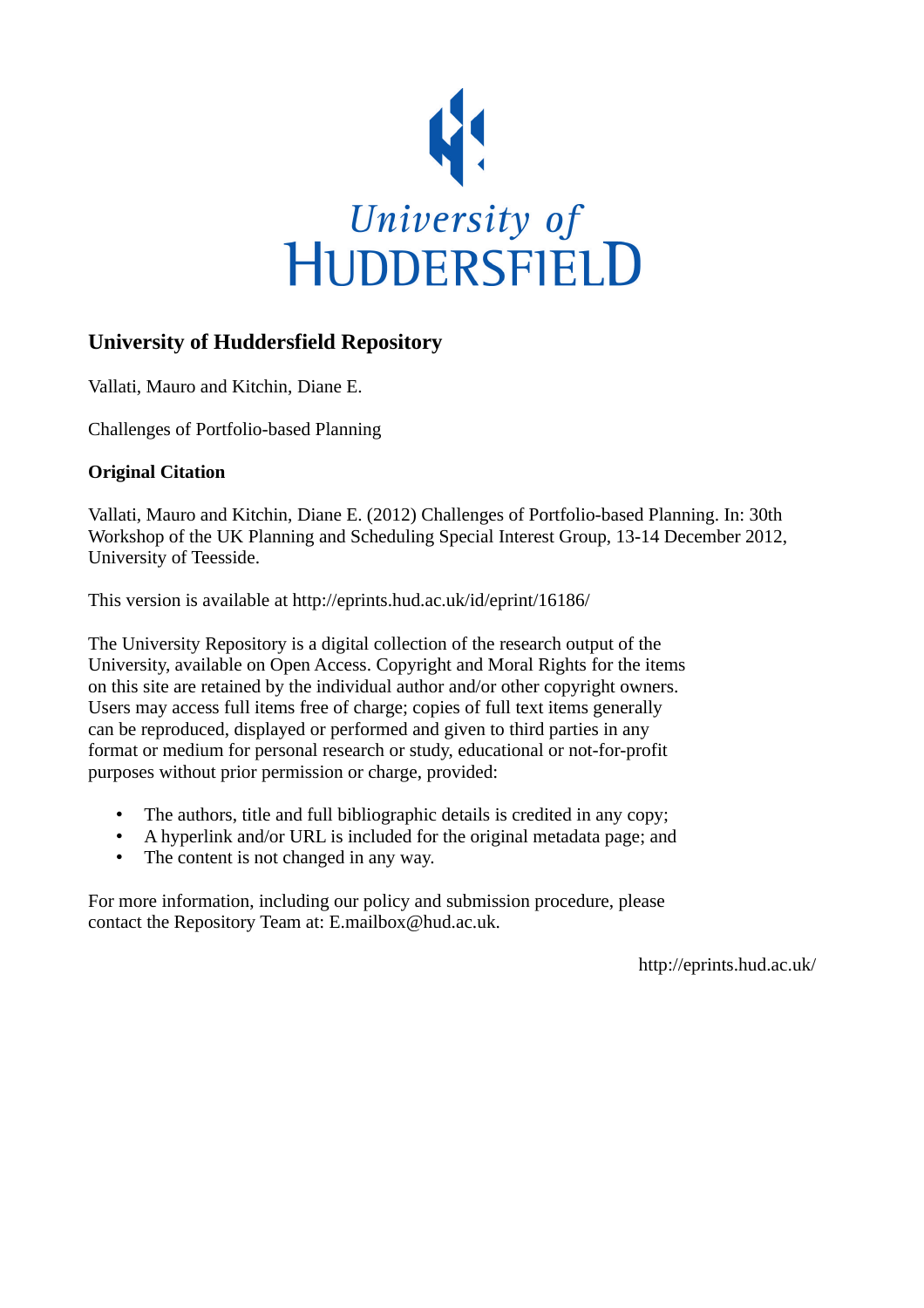## Challenges of Portfolio-based Planning

Mauro Vallati and Diane Kitchin

School of Computing and Engineering University of Huddersfield, UK {m.vallati,d.kitchin}@hud.ac.uk

### Abstract

In the recent years the field of automated planing has significantly advanced and several powerful domain-independent planners have been developed. However, none of these systems clearly outperforms all the others in every known benchmark domain. This observation motivated the idea of configuring and exploiting a portfolio of planners to achieve better performances than any individual planner: some recent planning systems based on this idea obtained significantly good results in experimental analysis and International Planning Competitions. Such results lead us to think that future challenges for the automated planning community will converge on designing different approaches for combining existing planning algorithms.

This paper focuses on the challenges and open issues of existing approaches and highlights the possible future evolution of these techniques. In addition the paper introduces algorithm portfolios, reviews existing techniques, and describes the decisions that have to be taken during the configuration.

#### Introduction

Automated planning is one of the most prominent AI challenges; it has been studied extensively for several decades and led to many real-world applications (see, e.g., (Ghallab, Nau, & Traverso 2004)). During the last decade, automated planning has achieved significant advancements. However, while several powerful domain-independent planners have been developed, none of them clearly outperforms all others in every known benchmark domain. These observations motivate the idea of configuring and exploiting a portfolio of planners to achieve better overall performance than any individual planner. Moreover, portfolio-based approaches have been successfully applied to a number of combinatorial search domains, most notably the satisfiability problem (Xu *et al.* 2008).

Very recently, a number of planners based on the portfolio approach have been developed, and achieved impressive results in the last two International Planning Competitions (IPC6-7) (Fern, Khardon, & Tadepalli 2011; Coles *et al.* 2012): they won, or got very close to winning, in every track in which they took part. These include the deterministic track, learning track and, obviously, the multicore track. Achieved results let us presume that the future of AI planning will not only be focused on developing new planning algorithms, like in the last decade, but particularly on designing promising techniques for combining and exploiting existing planning systems.

This paper focuses on challenges that current and future portfolio-based planning systems have to face, in order to stimulate the development of new high-performance planning frameworks, and improve existing systems.

In the remainder of this paper, we first provide some background and further information on algorithm portfolios, existing portfolio-based planners and the portfolio configuration process. Next, we describe in detail challenges and future evolution of existing portfolio-based planners, followed by concluding remarks.

#### Background

This section introduces the necessary background information.

## Algorithm portfolios

The term *algorithm portfolio* was firstly introduced by (Huberman, Lukose, & Hogg 1997) to describe the strategy of running several algorithms in parallel. The idea was taken from economics, where portfolios are used to maximize a utility that has an associated risk. Several authors have since used the term for describing any strategy that combines multiple algorithms, used as black-boxes, to solve a single problem instance (see, e.g. (Gomes & Selman 2001)).

The space of algorithm portfolios includes approaches ranging from those that use all available algorithms to those that always select only a single algorithm. The advantage of using the term portfolio to refer to this broader class of algorithms is that they all work for the same reason: select several algorithms in order to obtain improved performance in the average case.

#### Existing portfolio-based planners

In the field of automated planning, the idea of configuring and using a portfolio of techniques has become a very interesting topic in the last few years. The first work on planner portfolios was done by Roberts and Howe (Howe *et al.* 1999; Roberts & Howe 2007); in this work they showed how to generate a domain-independent portfolio of planners and compared different strategies for its configuration. It was not a completely automatic planning framework, but it was the first study on the configuration and use of portfolios of planning techniques for: (i) maximizing solved problems or (ii) minimizing runtimes.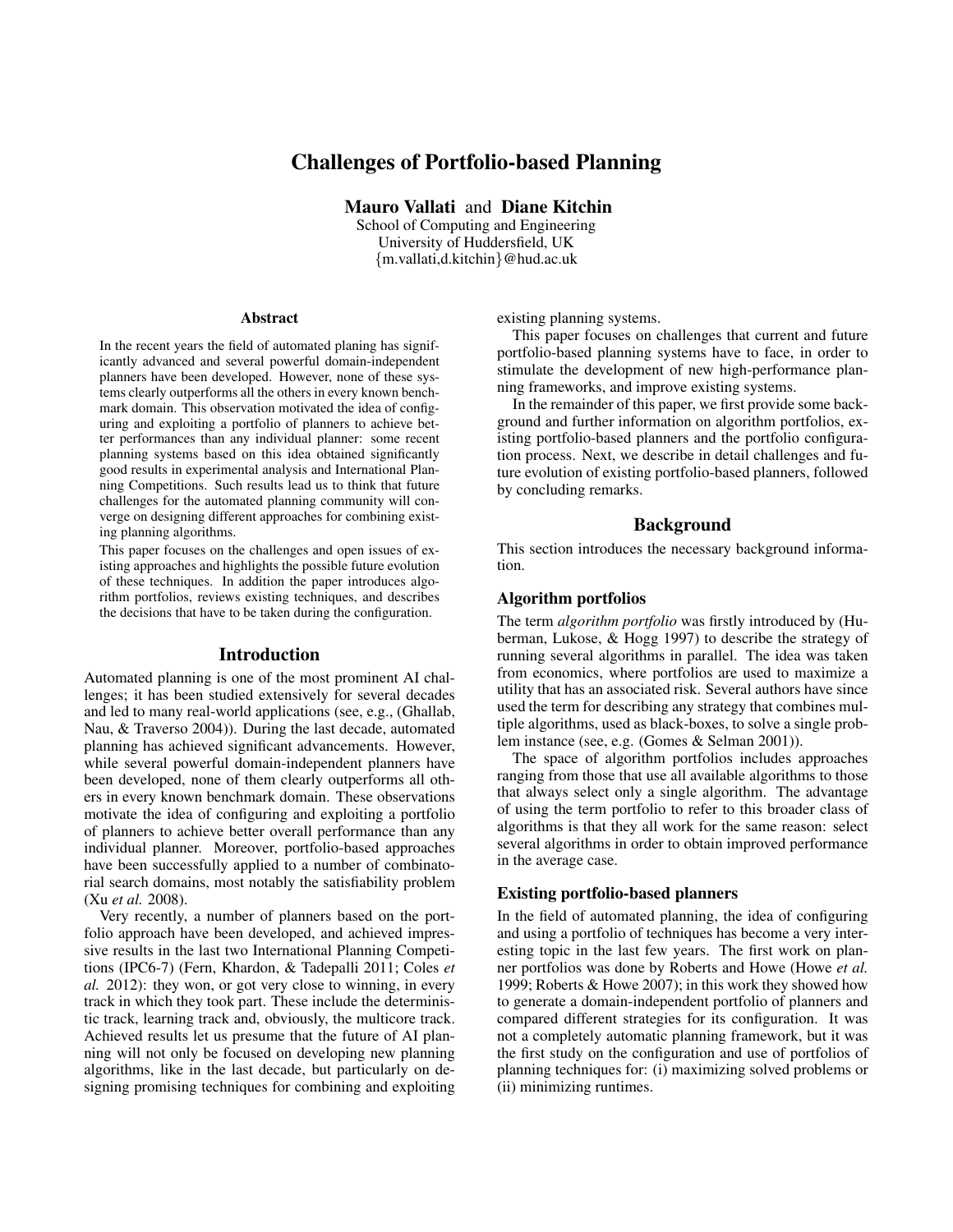Inspired by Roberts and Howe's work, but with several significant differences, Gerevini and collaborators developed PbP (Gerevini, Saetti, & Vallati 2009) (and lately, an enhanced version called PbP2 (Gerevini, Saetti, & Vallati 2011)); this planner extracts additional knowledge about the given domain and automatically configures a domainspecific portfolio of planners. Both versions of PbP are able to configure two different domain-specific portfolios: one focusing on speed and one focusing on plan quality, in terms of the number of actions.

Fast Downward Stone Soup (here abbreviated FDSS) (Helmert, Röger,  $&$  Karpas 2011) is a recent approach to selecting and combining a set of forward-state planning techniques included in the well known domain-independent planner Fast Downward (Helmert 2006). Very recently, an extended version of FDSS (from now on, FDSS2) has been proposed (Seipp *et al.* 2012). In this work different techniques for configuring a portfolio of automatic-obtained configuration of Fast Downward are proposed and experimentally evaluated.

ArvandHerd (Valenzano *et al.* 2012) is a very recent pure parallel portfolio that simultaneously runs on different cores an instance of the domain-independent planner LAMA (Richter & Westphal 2010), and a set of instances of the random walk based planner Arvand (Nakhost & Müller 2009). In the multicore track of the last IPC (Coles *et al.* 2012) there were several planners based on the idea of running simultaneously different planning algorithms. For the purposes of this paper all of them have the same structure, and we selected only ArvandHerd, the winner of the track, for representing the category.

Finally, a portfolio approach (Núnez, Borrajo, & Lòpez 2012) has been used by the organizers of the IPC-7 (Coles *et al.* 2012) for evaluating the state-of-the-art of domainindependent planners. They presented a general method, based on linear programming, to define the baseline sequential portfolio for a specific set of problems against which the real performance of planners can be measured and evaluated.

#### Portfolio configuration

There are several decisions that have to be taken while developing a framework based on a portfolio of planning techniques. We can divide the decisions into two main sets: decisions to take *offline* and decisions to take *online*, w.r.t. the performance achieved by incorporated planners on learning problems used for the portfolio configuration. The former set concerns:

- *Scope*; the resulting configured portfolio can be domainindependent, domain-specific, and instance-specific.
- *Target*; the function that the portfolio is configured for optimizing (e.g., runtime, quality of solutions).
- *Portfolio size*; minimum and maximum number of planners that can be selected during the configuration.
- *Scheduling strategy*; the strategy that will be used for running the selected planners (e.g., pure parallel, sequential, mixed, ...).
- *Incorporated planners*; the selection of planning algorithms to consider.
- *Training instances*; the selection of instances used for evaluating the performances of incorporated planners.

The set of decisions to take online is:

- *Evaluation of the planners*; the performance metrics used for evaluating the planners on training instances.
- *Planner selection*; the techniques used for selecting the planners to include in the portfolio (e.g., number of solved problems, statistical tests, ...).
- *Allocation strategies and planner ordering*; the strategy for deciding the CPU-time allocated to selected planners and planners' execution order.

Finally, it is good practice to define the strategy for the evaluation of performances of configured portfolio on a subset of testing problems. A configured portfolio must achieve, at least, better performances than every individual incorporated planner, so it is good practice to compare against all of them for a first evaluation.

It must be noted that the decisions, from both online and offline sets, are strictly related. It is important to consider all the phases together.

## Challenges

We provide a list of what we consider to be open issues or future avenues in portfolio-based approaches for automated planning. We are aware that this list is not complete, but we are highlighting the most important ones: we have not included those challenges and future avenues that are dependent on the selected ones. This is the case, for instance, for challenges related to determining the minimum and maximum portfolio size, which mainly depends on the planner selection strategy.

#### Target

Every portfolio must have a target function to optimize. Typically these functions are very easy and concern three different performances, usually taken individually: runtimes, quality of solution plans (in terms of number of actions or actions cost) and number of solved problems.

Most of the existing approaches are optimized for finding good quality plans (in terms of number of actions or action costs) or for maximizing the number of solved problems, and all of them exploit configured portfolios composed by several different planners. The only existing system that is able to configure a domain-specific portfolio (also considering additional domain-related knowledge) for minimizing runtime is PbP (and its latest version, PbP2). Analyzing the runtimes-configured portfolios that PbP generated for IPC6 benchmark domains (Gerevini, Saetti, & Vallati 2009; Fern, Khardon, & Tadepalli 2011), it is easy to see that usually a single planner (possibly with additional knowledge extracted from the domain in the form of macro-actions) is selected. It would be interesting, for all the automated planning community, to offer an in-depth analysis for better understanding this behaviour. Is it related to the scheduling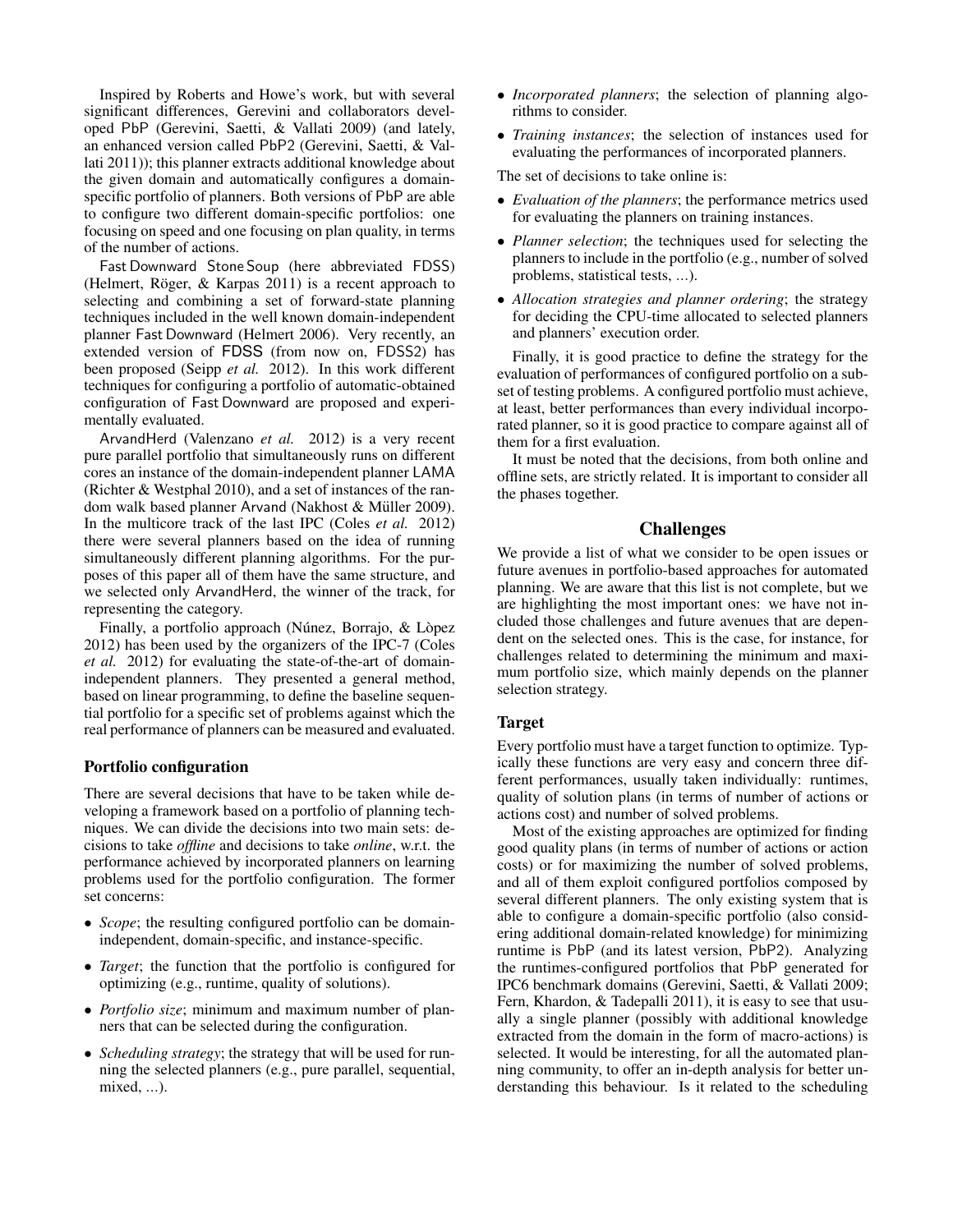strategy, with the other knowledge extracted from the domain or is it typical of domain-specific portfolios focusing on speed?

## Learning problems

Implementing mechanisms to autonomously collect learning examples for automated planning is still an open issue. Traditionally, training problems are selected from IPCs benchmark or obtained by random generators that offer some parameters to tune the problems difficulty. The former approach is limited to the small number of already existing domains and instances; moreover many benchmark problems from earlier IPCs are trivial for most of the current state-ofthe-art planning systems. On the other hand, the latter approach has two main limitations: (i) it is not trivial to guarantee problems' solvability; (ii) the generators' parameters are domain-specific and tuning them to generate good quality learning examples implies significant domain expertise.

## Planners selection and ordering

A striking result in (Seipp *et al.* 2012) is that, in terms of solution quality, none of the more sophisticated strategies for configuring portfolios, performs better than the uniform portfolio (i.e., *all* the incorporated planners are selected and have the same amount of CPU time). This result supports the assumption they made that most planners either solve a problem fast or not at all. Additionally, their work indicates that portfolio performance can be improved much more by diversifying the set of incorporated planners than by adjusting selected planners' runtimes and ordering. This result is very strong; it seems that the configuration of a portfolio for maximizing plan quality is completely wasteful. We are not totally convinced by this result, and we would like to see a comparison of strategies for configuring portfolios on very hard and challenging benchmark instances.

On the other hand the selection of planners and their ordering is critical for optimizing runtimes, except in the cases where a single planner is selected.

## Predictive model

The only existing work in automated planning that builds and exploits predictive models for configuring a portfolio of planning systems is (Roberts & Howe 2007). In this work Roberts and Howe showed that predictive models can achieve significantly good results. Despite this work, all the recent approaches have abandoned this way and even so obtained significant results. This seems to be counterintuitive with the portfolio approaches applied to different fields of Artificial Intelligence (see, e.g. (Xu *et al.* 2008)) where predictive models are extensively and efficiently used.

## Automated framework

Most of the existing systems do not have a completely automated configuration process. It would be useful, for a better understanding of portfolios and planners performances, to have a framework that is able to automatically generate several different classes of portfolios and to compare all of them through different techniques. Such a framework will provide an easy tool for studying the performances of portfolios and to evaluate the impact of new ideas in configuration steps. Moreover, that framework would also suggest a potential method for testing new planners, based on measuring the performance improvements obtained in several different portfolios by adding them as incorporated planners.

In different fields of Artificial Intelligence some tools already exist like the one we just outlined. A full working example, that the automated planning community should regard, is the HAL system (Nell *et al.* 2011). It has been designed for supporting the empirical analysis and design tasks encountered during the development, evaluation and application of high-performance algorithms.

Regarding AI planning, a well known existing tool is it-SIMPLE (Vaquero *et al.* 2012). This Knowledge Engineering environment supports the design of planning applications; in particular it focuses on the initial phases of the design cycle, for facilitating the transition of requirements to formal specifications. The resulting domains can be evaluated by comparing the performances achieved on them by different existing planners. We believe that improving the experimental evaluation by including portfolio techniques would result in a complete and helpful tool for designing and evaluating applications, and also for obtaining the best selection of planners that works well on them.

#### Share information

Existing portfolio approaches use planning systems as black-boxes. Selected planners do not share any kind of information, knowledge or evaluations about the search space of the current problem. In order to push forward the performances of a portfolio of planning systems, we believe that they should share information, communicate and cooperate for reaching the goal (e.g. by exploring different areas of the search space or by trying to satisfy independent goals). A possible way for sharing information between selected planning algorithms is by exploiting techniques from multiagents systems.

## Evaluation

After the configuration of the portfolio of planning techniques, it is important to find a method for evaluating its performances. For evaluating the configured portfolio, there are two main questions to answer: (i) given the selected structure of the portfolio, did we correctly configure it? and, (ii) is the selected portfolio structure suitable for our target and scope? For finding an answer to the former question, the best strategy is to compare the configured portfolio with an oracle: a portfolio with same structure but configured exactly on the testing problems. $<sup>1</sup>$  For the latter question, there</sup> is still no answer. This problem has not been considered yet. Ideally, it would be enough to compare against differently structured portfolios, but it should be noted that selecting the most appropriate portfolio structure for this comparison

<sup>&</sup>lt;sup>1</sup>This is exactly the strategy adopted by Núñez et al. (Núnez, Borrajo, & Lòpez 2012) for generating a baseline of the performance, to compare with other planners.